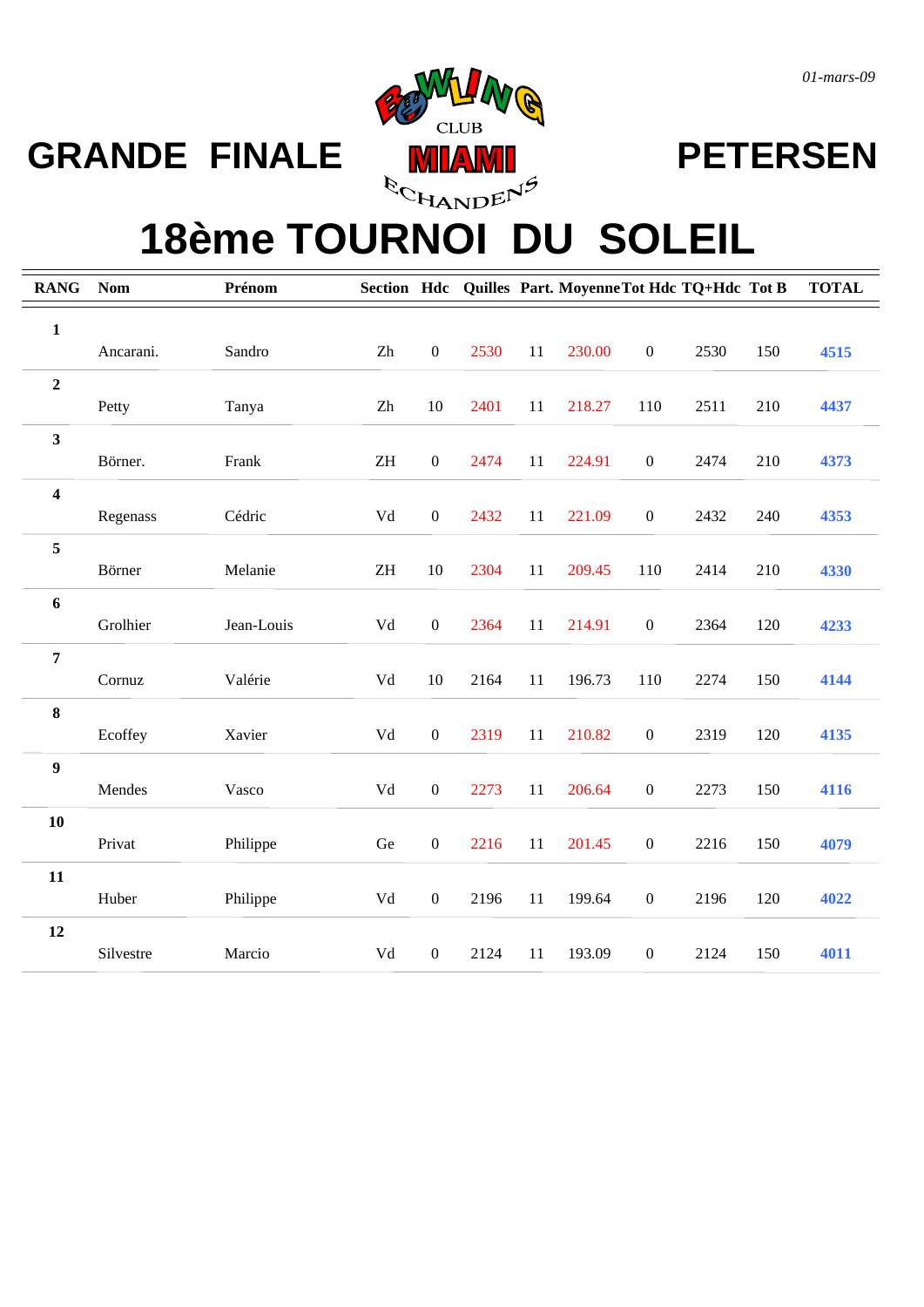

## **18ème TOURNOI DU SOLEIL**

| <b>RANG</b>             | <b>Nom</b> | Prénom     |                        |                  |      |                 | Section Hdc Quilles Part. Moyenne Tot Hdc TQ+Hdc Tot B |                  |      |                  | <b>TOTAL</b> |
|-------------------------|------------|------------|------------------------|------------------|------|-----------------|--------------------------------------------------------|------------------|------|------------------|--------------|
| $\mathbf{1}$            |            |            |                        |                  |      |                 |                                                        |                  |      |                  |              |
|                         | Fiorani    | Lucio      | Zh                     | $\mathbf{0}$     | 1551 | $7\phantom{.0}$ | 221.57                                                 | $\boldsymbol{0}$ | 1551 | 180              | 3406         |
| $\mathbf 2$             |            |            |                        |                  |      |                 |                                                        |                  |      |                  |              |
|                         | Bergès     | Mathieu    | ${\rm Vd}$             | $\boldsymbol{0}$ | 1562 | $\tau$          | 223.14                                                 | $\boldsymbol{0}$ | 1562 | 180              | 3390         |
| 3                       |            |            |                        |                  |      |                 |                                                        |                  |      |                  |              |
|                         | Suter      | Martin     | Bs                     | $\boldsymbol{0}$ | 1403 | $\tau$          | 200.43                                                 | $\boldsymbol{0}$ | 1403 | 120              | 3186         |
| $\overline{\mathbf{4}}$ |            |            |                        |                  |      |                 |                                                        |                  |      |                  |              |
|                         | Kwan       | Harn Chieh | $\mathbf{Z}\mathbf{h}$ | $\boldsymbol{0}$ | 1442 | $\tau$          | 206.00                                                 | $\boldsymbol{0}$ | 1442 | 60               | 3161         |
| 5                       |            |            |                        |                  |      |                 |                                                        |                  |      |                  |              |
|                         | Ineichen   | Rinaldo    | Zh                     | $\boldsymbol{0}$ | 1355 | $\tau$          | 193.57                                                 | $\boldsymbol{0}$ | 1355 | 120              | 3124         |
| 6                       |            |            |                        |                  |      |                 |                                                        |                  |      |                  |              |
|                         | Cavin      | Laurent    | ${\rm Vd}$             | $\boldsymbol{0}$ | 1383 | $\tau$          | 197.57                                                 | $\boldsymbol{0}$ | 1383 | 90               | 3121         |
| $\overline{7}$          |            |            |                        |                  |      |                 |                                                        |                  |      |                  |              |
|                         | Schütz     | Hans       | Zh                     | $\boldsymbol{0}$ | 1358 | $\tau$          | 194.00                                                 | $\boldsymbol{0}$ | 1358 | 90               | 3105         |
| 8                       |            |            |                        |                  |      |                 |                                                        |                  |      |                  |              |
|                         | Dedenon    | Thierry    | Vd                     | $\mathbf{0}$     | 132  | $\tau$          | 18.86                                                  | $\boldsymbol{0}$ | 132  | $\boldsymbol{0}$ | 1773         |

*01-mars-09*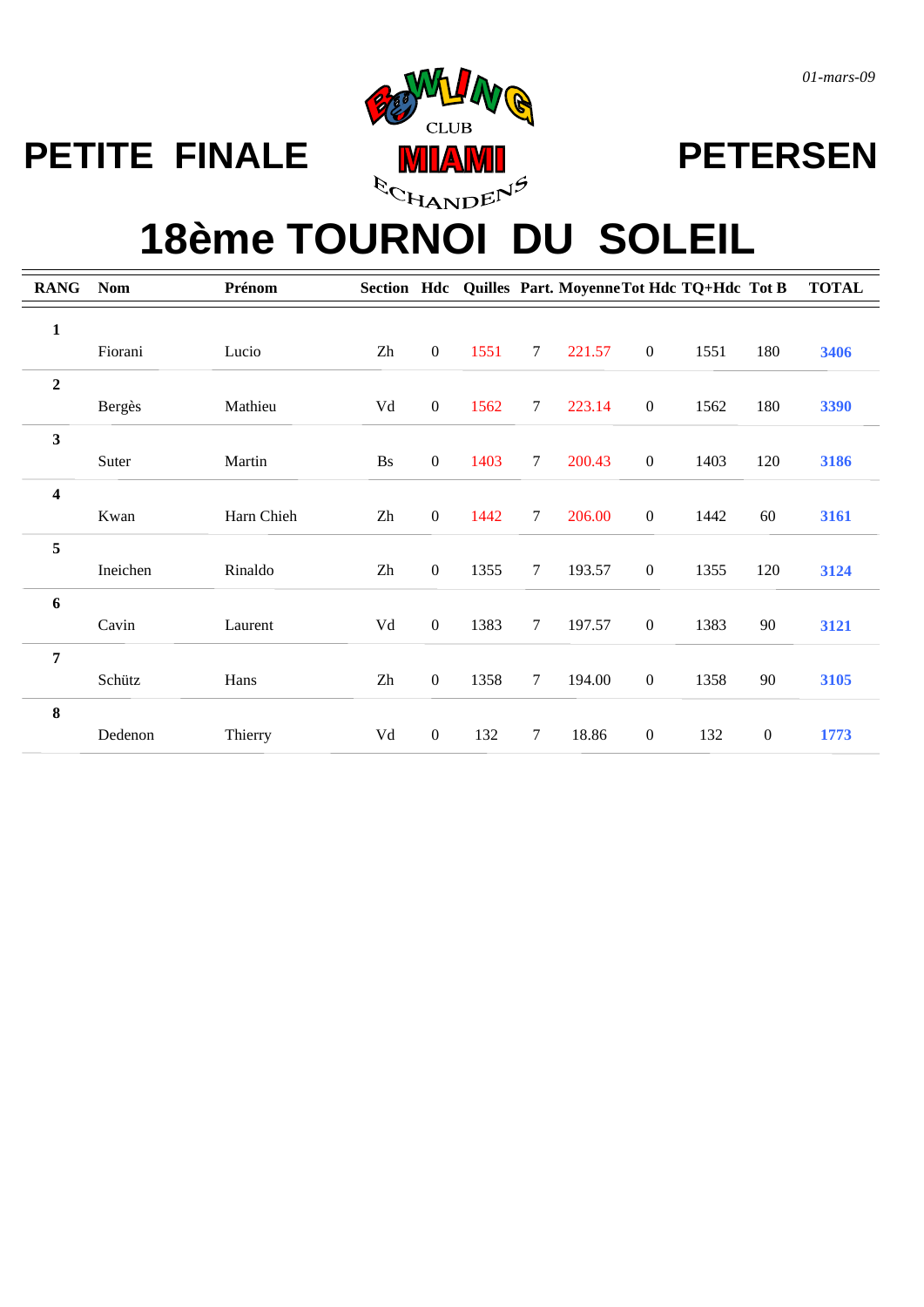# **18ème TOURNOI DU SOLEIL**



**ECHANDENS** 

### **ELIMINATOIRE**

*28-févr-09*

|                         | <b>Rang Nom</b> | Prénom     |        | Sect. Hdc.       |     | P <sub>2</sub>  | P <sub>3</sub> | <b>P4</b>   | <b>P5</b> | <b>P6</b>                       | P7 | P <sub>8</sub>                  |                                               | Total Moy. T.Hdc Tot.G |                  |             |  |
|-------------------------|-----------------|------------|--------|------------------|-----|-----------------|----------------|-------------|-----------|---------------------------------|----|---------------------------------|-----------------------------------------------|------------------------|------------------|-------------|--|
| $\mathbf{1}$            |                 |            |        |                  |     |                 |                |             |           |                                 |    |                                 |                                               |                        |                  |             |  |
|                         | Ancarani.       | Sandro     | Zh     | $\boldsymbol{0}$ |     | 279 197 223     |                |             |           | 263 187 235 258 193             |    |                                 |                                               | 1835 229.38            | $\boldsymbol{0}$ | 1835        |  |
| $\overline{2}$          |                 |            |        |                  |     |                 |                |             |           |                                 |    |                                 |                                               |                        |                  |             |  |
|                         | Grolhier        | Jean-Louis | Vd     | $\boldsymbol{0}$ |     | 214 227         |                | 189 225 228 |           | 198 189 279                     |    |                                 |                                               | 1749 218.63            | $\boldsymbol{0}$ | 1749        |  |
| $\overline{\mathbf{3}}$ |                 |            |        |                  |     |                 |                |             |           |                                 |    |                                 |                                               |                        |                  |             |  |
|                         | Silvestre       | Marcio     | Vd     | $\boldsymbol{0}$ |     |                 |                |             |           | 191 210 179 268 209 229 223 228 |    |                                 |                                               | 1737 217.13            | $\boldsymbol{0}$ | 1737        |  |
| $\overline{\mathbf{4}}$ |                 |            |        |                  |     |                 |                |             |           |                                 |    |                                 |                                               |                        |                  |             |  |
|                         | Cornuz          | Valérie    | Vd     | 10               |     |                 |                |             |           | 206 203 218 226 181 231 190 185 |    |                                 |                                               | 1640 205.00            | 80               | 1720        |  |
| 5                       |                 |            |        |                  |     |                 |                |             |           |                                 |    |                                 |                                               |                        |                  |             |  |
|                         | Petty           | Tanya      | Zh     | 10               |     | 200 216 238 227 |                |             |           | 200 161 177 217                 |    |                                 |                                               | 1636 204.50            | 80               | 1716        |  |
| 6                       |                 |            |        |                  |     |                 |                |             |           |                                 |    |                                 |                                               |                        |                  |             |  |
|                         | Privat          | Philippe   | Ge     | $\boldsymbol{0}$ | 172 |                 |                |             |           | 174 268 247 162 225 253 212     |    |                                 |                                               | 1713 214.13            | $\overline{0}$   | 1713        |  |
| 7                       |                 |            |        |                  |     |                 |                |             |           |                                 |    |                                 |                                               |                        |                  |             |  |
|                         | Börner          | Melanie    | ΖH     | 10               | 172 | 184 257         |                |             |           | 233 192 181 194 213             |    |                                 |                                               | 1626 203.25            | 80               | 1706        |  |
| 8                       |                 |            |        |                  |     |                 |                |             |           |                                 |    |                                 |                                               |                        |                  |             |  |
|                         | Huber           | Philippe   | Vd     | $\boldsymbol{0}$ | 235 | 197             | 247            | 237         |           | 160 213 226 191                 |    |                                 |                                               | 1706 213.25            | $\boldsymbol{0}$ | 1706        |  |
| 9                       | Ecoffey         | Xavier     |        |                  |     |                 |                |             |           |                                 |    |                                 |                                               |                        |                  |             |  |
|                         |                 |            | Vd     | $\boldsymbol{0}$ | 234 | -179            | 177            | 239         |           | 205 179 225 258                 |    |                                 |                                               | 1696 212.00            | $\boldsymbol{0}$ | 1696        |  |
| <b>10</b>               | Mendes          | Vasco      | Vd     | $\boldsymbol{0}$ | 279 | 211             |                |             |           | 200 184 217 225 192 185         |    |                                 | 1693                                          | 211.63                 | $\boldsymbol{0}$ | 1693        |  |
|                         |                 |            |        |                  |     |                 |                |             |           |                                 |    |                                 |                                               |                        |                  |             |  |
| 11                      | Börner.         | Frank      | ΖH     | $\boldsymbol{0}$ |     | 235 225 205     |                |             |           | 175 218 208 180 243             |    |                                 | 1689                                          | 211.13                 | $\boldsymbol{0}$ | 1689        |  |
| 12                      |                 |            |        |                  |     |                 |                |             |           |                                 |    |                                 |                                               |                        |                  |             |  |
|                         | Regenass        | Cédric     |        | $Vd \t 0$        |     |                 |                |             |           |                                 |    | 208 217 189 161 189 245 247 225 |                                               | 1681 210.13 0          |                  | <b>1681</b> |  |
| <b>13</b>               |                 |            |        |                  |     |                 |                |             |           |                                 |    |                                 |                                               |                        |                  |             |  |
|                         | Fiorani         | Lucio      | $Zh$ 0 |                  |     |                 |                |             |           |                                 |    |                                 | 172 210 234 224 248 207 172 208 1675 209.38 0 |                        |                  | 1675        |  |
| <b>14</b>               |                 |            |        |                  |     |                 |                |             |           |                                 |    |                                 |                                               |                        |                  |             |  |
|                         | Suter           | Martin     | Bs     | $\overline{0}$   |     |                 |                |             |           |                                 |    | 181 168 195 258 256 185 167 253 |                                               | 1663 207.88 0          |                  | 1663        |  |
| <b>15</b>               |                 |            |        |                  |     |                 |                |             |           |                                 |    |                                 |                                               |                        |                  |             |  |
|                         | Kwan            | Harn Chieh | Zh     | $\overline{0}$   |     |                 |                |             |           |                                 |    | 206 182 224 204 174 187 247 235 |                                               | 1659 207.38 0          |                  | 1659        |  |
| <b>16</b>               |                 |            |        |                  |     |                 |                |             |           |                                 |    |                                 |                                               |                        |                  |             |  |
|                         | Schütz          | Hans       | Zh     | $\overline{0}$   |     |                 |                |             |           |                                 |    |                                 | 188 201 202 223 169 240 245 189 1657 207.13 0 |                        |                  | 1657        |  |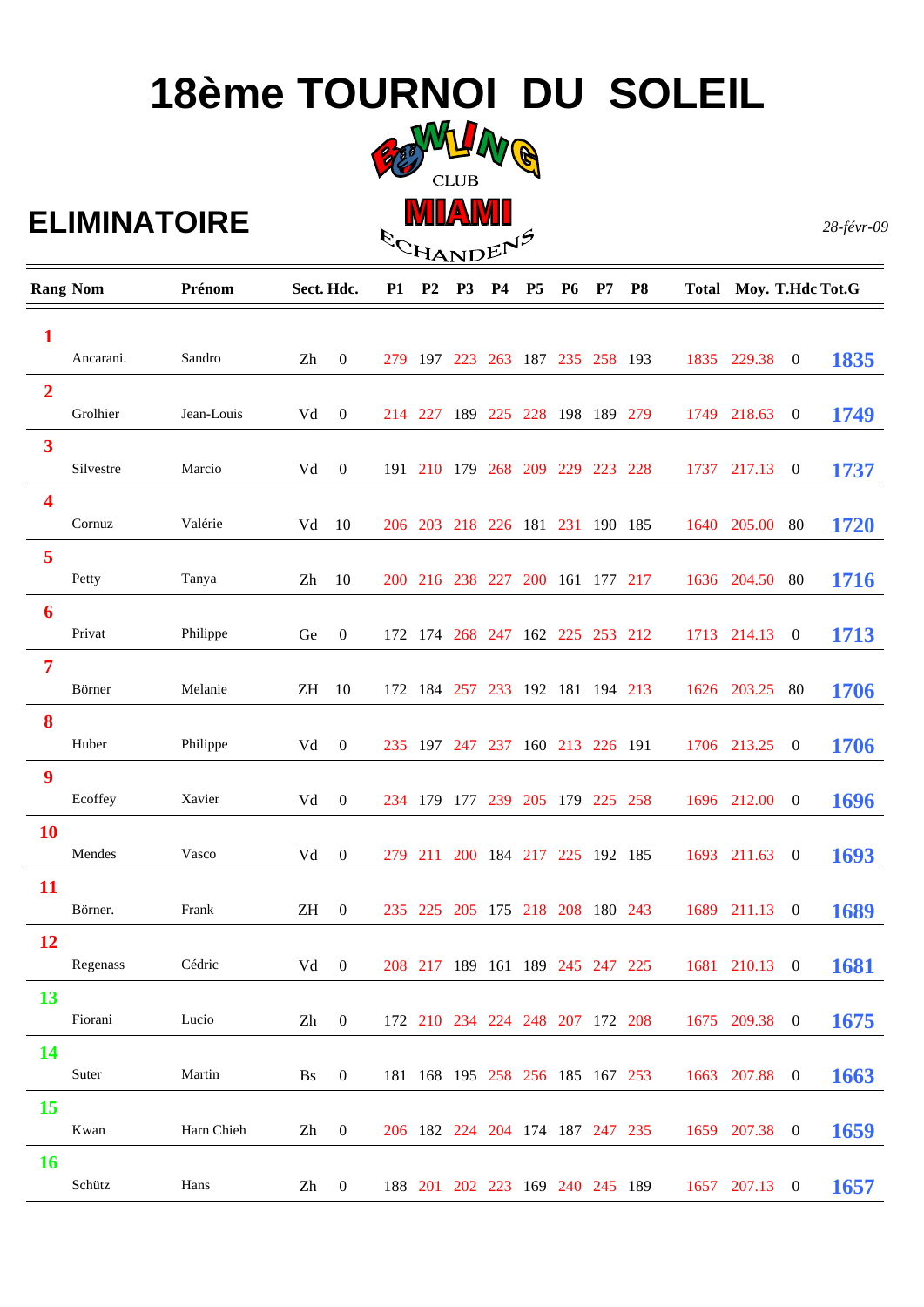| <b>Rang Nom</b> |               | Prénom      | Sect. Hdc. |                | <b>P1</b> | P <sub>2</sub> | P <sub>3</sub> | <b>P4</b> | <b>P5</b> | <b>P6</b> | <b>P7</b>                       | <b>P8</b>                       |      |                | Total Moy. T.Hdc Tot.G |             |
|-----------------|---------------|-------------|------------|----------------|-----------|----------------|----------------|-----------|-----------|-----------|---------------------------------|---------------------------------|------|----------------|------------------------|-------------|
| 17<br><b>18</b> | Ineichen      | Rinaldo     | Zh         | $\overline{0}$ |           |                |                |           |           |           | 205 225 196 216 222 205 170 210 |                                 |      | 1649 206.13    | $\overline{0}$         | 1649        |
|                 | Cavin         | Laurent     | Vd         | $\mathbf{0}$   |           |                |                |           |           |           | 244 215 236 193 154 224 202 180 |                                 |      | 1648 206.00    | $\overline{0}$         | 1648        |
| 19              | <b>Bergès</b> | Mathieu     | Vd         | $\overline{0}$ |           |                |                |           |           |           | 225 169 202 198 212 158 205 279 |                                 |      | 1648 206.00    | $\overline{0}$         | 1648        |
| 20              | Dedenon       | Thierry     | Vd         | $\overline{0}$ |           |                | 206 190 223    |           |           |           | 267 214 198 182 161             |                                 |      | 1641 205.13    | $\bf{0}$               | 1641        |
| 21              | Martignano.   | Cosimo      | Vd         | $\mathbf{0}$   |           |                |                |           |           |           | 192 216 224 215 246 197 175 172 |                                 | 1637 | 204.63         | $\bf{0}$               | 1637        |
| 22              | Hürlimann     | Martin      | Zh         | $\overline{0}$ |           |                |                |           |           |           | 199 258 150 183 220 178 204 243 |                                 |      | 1635 204.38    | $\overline{0}$         | 1635        |
| 23              | Siciliano     | Salvatore   | Vd         | $\mathbf{0}$   |           |                |                |           |           |           | 210 184 254 166 182 197 200 226 |                                 |      | 1619 202.38    | $\boldsymbol{0}$       | 1619        |
| 24              | Bezuchet      | Eric        | Vd         | $\mathbf{0}$   |           |                |                |           |           |           | 206 209 248 226 183 192 209 146 |                                 |      | 1619 202.38    | $\overline{0}$         | 1619        |
| 25              | Schwald       | Martin      | Zh         | $\overline{0}$ |           |                |                |           |           |           | 182 210 247 154 235 194 170 226 |                                 |      | 1618 202.25    | $\bf{0}$               | 1618        |
| 26              | Chautard      | Gérard      | Ge         | $\overline{0}$ |           |                |                |           |           |           | 188 202 189 237 236 194 175 196 |                                 | 1617 | 202.13         | $\boldsymbol{0}$       | 1617        |
| 27              | Pari          | Louis       | Vd         | $\overline{0}$ |           |                |                |           |           |           | 201 171 214 186 188 191 233 232 |                                 |      | 1616 202.00    | $\overline{0}$         | 1616        |
| 28              | Da Silva      | Carlos      |            | $Vd \t 0$      |           |                |                |           |           |           |                                 | 268 190 204 185 192 179 164 230 |      | 1612 201.50 0  |                        | 1612        |
| 29              | Siciliano.    | Michel      | $Vd \t 0$  |                |           |                |                |           |           |           | 225 220 182 183 206 202 199 179 |                                 |      | 1596 199.50 0  |                        | 1596        |
| 30              | Guillaume     | Nicolas / J | Vd 0       |                |           |                |                |           |           |           | 166 192 202 163 257 266 159 191 |                                 |      | 1596 199.50 0  |                        | 1596        |
| 31              | Hutzli        | Philippe    | Ge         | $\overline{0}$ |           |                |                |           |           |           | 206 204 235 203 214 184 186 159 |                                 |      | 1591 198.88 0  |                        | <b>1591</b> |
| 32              | Ebener        | Andreas     | Be         | $\overline{0}$ |           |                |                |           |           |           | 208 231 178 156 192 211 210 200 |                                 |      | 1586 198.25 0  |                        | 1586        |
| 33              | Champreux     | Laetitia    | Ge         | -10            |           |                |                |           |           |           | 203 156 140 212 247 213 142 193 |                                 |      | 1506 188.25 80 |                        | 1586        |
| 34              | Risler        | Alan / $J$  | Ne.        | $\overline{0}$ |           |                |                |           |           |           | 192 159 204 167 188 182 267 224 |                                 |      | 1583 197.88 0  |                        | 1583        |
| 35              | Vontobel      | Larry       | Vd         | $\mathbf{0}$   |           |                |                |           |           |           | 201 190 233 228 188 237 148 156 |                                 |      | 1581 197.63 0  |                        | <b>1581</b> |
| 36              | Pacosz        | Cécile      | Ge         | - 10           |           |                |                |           |           |           | 163 175 183 242 177 180 189 185 |                                 |      | 1494 186.75 80 |                        | 1574        |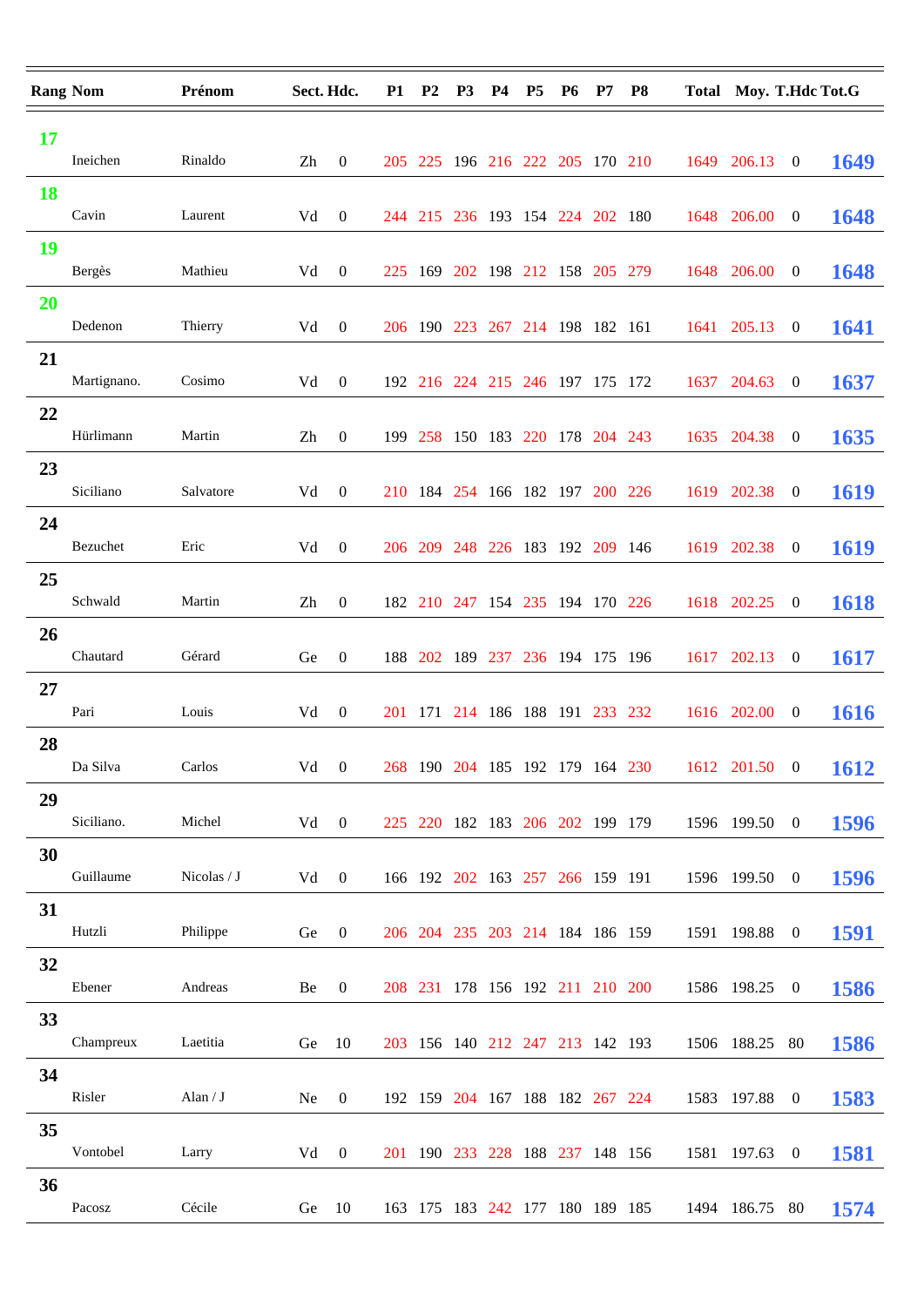| <b>Rang Nom</b> |                | Prénom   | Sect. Hdc.             |                  | <b>P1</b> | P <sub>2</sub> | P <sub>3</sub>                  | <b>P4</b> | P <sub>5</sub> | <b>P6</b> | P7 | <b>P8</b>                       | Total Moy. T.Hdc Tot.G |                  |             |
|-----------------|----------------|----------|------------------------|------------------|-----------|----------------|---------------------------------|-----------|----------------|-----------|----|---------------------------------|------------------------|------------------|-------------|
| 37              |                |          |                        |                  |           |                |                                 |           |                |           |    |                                 |                        |                  |             |
|                 | Company.       | Joëlle   | Ge                     | -10              |           |                | 177 193 165 155 177 235 202 189 |           |                |           |    |                                 | 1493 186.63 80         |                  | 1573        |
| 38              | Zini           | Muriel   | Vd                     | -10              |           |                | 180 180 217 169 188 176 155 225 |           |                |           |    |                                 | 1490 186.25            | -80              | 1570        |
| 39              |                |          |                        |                  |           |                |                                 |           |                |           |    |                                 |                        |                  |             |
|                 | Dancla         | Olivier  | Vd                     | $\overline{0}$   |           |                | 183 216 199 191 193 155 201 224 |           |                |           |    |                                 | 1562 195.25            | $\bf{0}$         | 1562        |
| 40              |                |          |                        |                  |           |                |                                 |           |                |           |    |                                 |                        |                  |             |
|                 | Zini.          | Ivan     | Vd                     | $\overline{0}$   |           |                | 199 203 236 188 186 188 182 178 |           |                |           |    |                                 | 1560 195.00            | $\overline{0}$   | <b>1560</b> |
| 41              | Corminboeuf.   | Pascal   | Ge                     | $\overline{0}$   |           |                | 201 210 205 203 199 166 188 169 |           |                |           |    |                                 | 1541 192.63            | $\bf{0}$         | 1541        |
| 42              |                |          |                        |                  |           |                |                                 |           |                |           |    |                                 |                        |                  |             |
|                 | Company        | Jean     | Ge                     | $\overline{0}$   |           |                | 197 177 198 188 170 213 202 193 |           |                |           |    |                                 | 1538 192.25            | $\bf{0}$         | 1538        |
| 43              | Stuker         | Roland   | Be                     | $\overline{0}$   |           |                | 196 188 190 178 182 214 217 173 |           |                |           |    |                                 | 1538 192.25            | $\boldsymbol{0}$ | 1538        |
| 44              |                |          |                        |                  |           |                |                                 |           |                |           |    |                                 |                        |                  |             |
|                 | Schütz.        | Jenny    | Zh                     | 10               |           |                | 190 164 167 165 190 200 183 197 |           |                |           |    |                                 | 1456 182.00 80         |                  | 1536        |
| 45              | Chollet        | Sabine   | Ge                     | 10               |           |                | 204 154 181 184 178 200 171 181 |           |                |           |    |                                 | 1453 181.63 80         |                  | 1533        |
| 46              |                |          |                        |                  |           |                |                                 |           |                |           |    |                                 |                        |                  |             |
|                 | Cardinaux      | Cédric   | Ge                     | $\overline{0}$   |           |                | 186 177 200 204 173 169 204 214 |           |                |           |    |                                 | 1527 190.88            | $\boldsymbol{0}$ | 1527        |
| 47              | Leutwiler      |          |                        |                  |           |                |                                 |           |                |           |    |                                 |                        |                  |             |
| 48              |                | Sabine   | Zh                     | 10               |           |                | 168 150 211 199 199 170 181 162 |           |                |           |    |                                 | 1440 180.00            | -80              | 1520        |
|                 | Branezac       | Damir    | $\mathbf{Z}\mathbf{h}$ | $\overline{0}$   |           |                |                                 |           |                |           |    | 152 162 146 196 245 193 210 213 | 1517 189.63 0          |                  | 1517        |
| 49              |                |          |                        |                  |           |                |                                 |           |                |           |    |                                 |                        |                  |             |
|                 | Mas            | Javier   | $Vd \t 0$              |                  |           |                | 203 204 170 174 222 193 170 179 |           |                |           |    |                                 | 1515 189.38 0          |                  | <b>1515</b> |
| 50              | Corminboeuf    | Natacha  | $Ge$ 10                |                  |           |                | 146 213 190 177 175 206 148 171 |           |                |           |    |                                 | 1426 178.25 80         |                  | 1506        |
| 51              |                |          |                        |                  |           |                |                                 |           |                |           |    |                                 |                        |                  |             |
|                 | <b>Brugger</b> | Anne     | $Vd \quad 10$          |                  |           |                | 130 189 163 179 212 224 149 174 |           |                |           |    |                                 | 1420 177.50 80         |                  | <b>1500</b> |
| 52              | Liquiran       | Leonardo | Ge                     | $\overline{0}$   |           |                | 218 188 143 177 186 199 176 210 |           |                |           |    |                                 | 1497 187.13 0          |                  | 1497        |
| 53              |                |          |                        |                  |           |                |                                 |           |                |           |    |                                 |                        |                  |             |
|                 | Urgese         | Tony     | Vd                     | $\overline{0}$   |           |                | 189 213 152 225 165 166 192 181 |           |                |           |    |                                 | 1483 185.38 0          |                  | 1483        |
| 54              | Hermann        | Markus   | Zh                     | $\boldsymbol{0}$ |           |                | 196 212 154 159 231 187 178 163 |           |                |           |    |                                 | 1480 185.00            | $\bf{0}$         | <b>1480</b> |
| 55              |                |          |                        |                  |           |                |                                 |           |                |           |    |                                 |                        |                  |             |
|                 | Rosselat       | Gilbert  | Vd                     | $\mathbf{0}$     |           |                | 177 178 172 171 200 201 156 222 |           |                |           |    |                                 | 1477 184.63 0          |                  | 1477        |
| 56              |                |          |                        |                  |           |                |                                 |           |                |           |    |                                 |                        |                  |             |
|                 | Pereira        | Paulo    | $Vd \t 0$              |                  |           |                |                                 |           |                |           |    | 245 202 182 186 171 169 170 149 | 1474 184.25 0          |                  | 1474        |